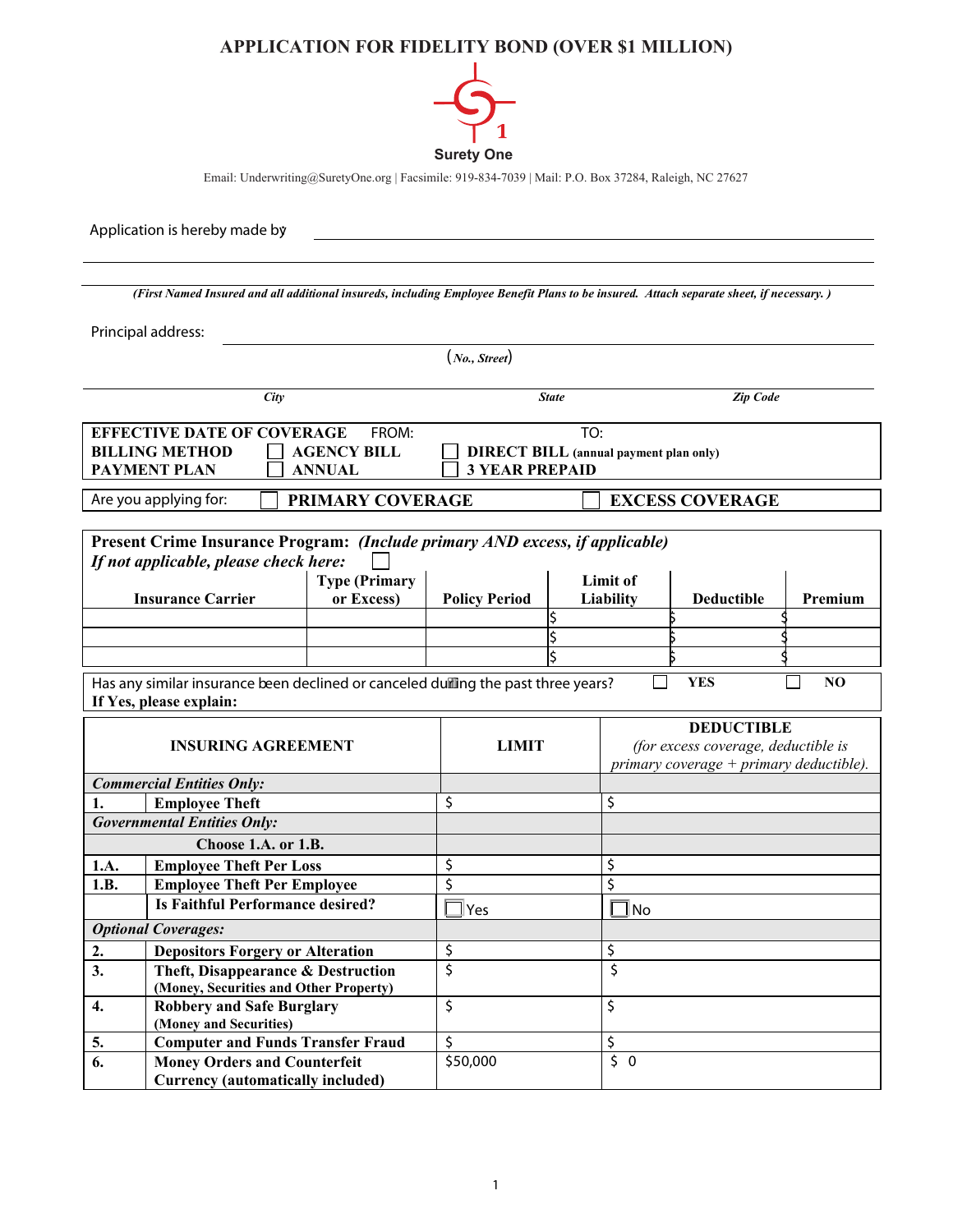|                                                                                                                                                          |                          |                      | A. ORGANIZATIONAL BACKGROUND FOR COMMERCIAL ENTITIES (Complete only for commercial entities)                                                                            |  |                     |            |                                        |                                  |
|----------------------------------------------------------------------------------------------------------------------------------------------------------|--------------------------|----------------------|-------------------------------------------------------------------------------------------------------------------------------------------------------------------------|--|---------------------|------------|----------------------------------------|----------------------------------|
| 1. Are you a:                                                                                                                                            |                          | Rtqr tkgyqtuj kr ""  | Rctypgtuj k """"""""""                                                                                                                                                  |  | Eqtrqtcwqp""""      |            | Other (e.g. LLC)                       |                                  |
| 2. Are you a:                                                                                                                                            |                          | Public company       | Private company                                                                                                                                                         |  |                     |            |                                        |                                  |
| 3. Classify your predominant activity:                                                                                                                   |                          |                      |                                                                                                                                                                         |  |                     |            |                                        |                                  |
|                                                                                                                                                          |                          |                      |                                                                                                                                                                         |  |                     |            |                                        |                                  |
|                                                                                                                                                          |                          | Qwher (explain):     |                                                                                                                                                                         |  |                     |            |                                        |                                  |
|                                                                                                                                                          |                          |                      | 4. Describe the products or services of your predominant business or activity:                                                                                          |  |                     |            |                                        |                                  |
| 5. Date you were established:                                                                                                                            |                          |                      | 6. Latest fiscal year-end revenues: \$                                                                                                                                  |  |                     |            |                                        |                                  |
|                                                                                                                                                          |                          |                      |                                                                                                                                                                         |  |                     |            |                                        |                                  |
| Are you a:                                                                                                                                               |                          |                      | ORGANIZATIONAL BACKGROUND FOR GOVERNMENTAL ENTITIES (complete only for governmental entities)<br>you a: State Equipm Equipm City "Town Town Townshir "Townshir" "Xkm: g |  |                     |            |                                        |                                  |
|                                                                                                                                                          | Bqtqwi j                 |                      | Other Political Subdivision Explain here:                                                                                                                               |  |                     |            |                                        |                                  |
|                                                                                                                                                          |                          |                      |                                                                                                                                                                         |  |                     |            |                                        |                                  |
|                                                                                                                                                          |                          |                      | <b>B. CLASSIFICATION OF EMPLOYEES AND LOCATION INFORMATION</b>                                                                                                          |  |                     |            |                                        |                                  |
|                                                                                                                                                          |                          | Total # of Employees |                                                                                                                                                                         |  |                     |            | <b>Total # of Locations:</b>           |                                  |
| <b>Domestic</b>                                                                                                                                          |                          |                      |                                                                                                                                                                         |  |                     |            | (Not needed for governmental entities) |                                  |
| Foreign                                                                                                                                                  |                          |                      |                                                                                                                                                                         |  | Manufacturing       |            |                                        |                                  |
| Canadian                                                                                                                                                 |                          |                      |                                                                                                                                                                         |  | Warehouse           |            |                                        |                                  |
|                                                                                                                                                          | <b>Grand Total</b>       |                      |                                                                                                                                                                         |  | <b>Distribution</b> |            |                                        |                                  |
|                                                                                                                                                          |                          |                      | Number of employees, of the grand total shown above, who                                                                                                                |  | <b>Retail</b>       |            |                                        |                                  |
|                                                                                                                                                          |                          |                      | are either in management or handle, have custody or maintain                                                                                                            |  | <b>Grand Total</b>  |            |                                        |                                  |
| records of money, securities or other property:                                                                                                          |                          |                      |                                                                                                                                                                         |  |                     |            |                                        |                                  |
|                                                                                                                                                          |                          |                      |                                                                                                                                                                         |  |                     |            |                                        |                                  |
| <b>FOREIGN LOCATIONS</b>                                                                                                                                 |                          |                      | <b>Check here if none:</b>                                                                                                                                              |  |                     |            |                                        |                                  |
| Total # of Foreign Locations:                                                                                                                            |                          |                      |                                                                                                                                                                         |  |                     |            |                                        |                                  |
|                                                                                                                                                          |                          |                      | For each foreign location, please detail the following information (Attach separate sheet, if necessary):                                                               |  |                     |            |                                        |                                  |
| <b>COUNTRY</b>                                                                                                                                           |                          |                      | <b>TYPE OF OPERATION</b>                                                                                                                                                |  | # OF EMPLOYEES      |            | <b>REVENUES</b> (if applicable)        |                                  |
|                                                                                                                                                          |                          |                      |                                                                                                                                                                         |  |                     |            |                                        |                                  |
|                                                                                                                                                          |                          |                      |                                                                                                                                                                         |  |                     |            |                                        |                                  |
|                                                                                                                                                          |                          |                      |                                                                                                                                                                         |  |                     |            |                                        |                                  |
|                                                                                                                                                          |                          |                      |                                                                                                                                                                         |  |                     |            |                                        |                                  |
|                                                                                                                                                          |                          |                      |                                                                                                                                                                         |  |                     |            |                                        |                                  |
| <b>C. EMPLOYMENT PRACTICES</b>                                                                                                                           |                          |                      |                                                                                                                                                                         |  |                     |            |                                        |                                  |
| 1.                                                                                                                                                       |                          |                      | Does the Insured conduct a pre-employment check? If Yes, does it include the following:                                                                                 |  |                     |            |                                        |                                  |
|                                                                                                                                                          |                          |                      | a. Prior employment verification?<br>b. Personal references?                                                                                                            |  |                     |            | Yes                                    | N <sub>0</sub><br>N <sub>o</sub> |
|                                                                                                                                                          |                          |                      | c. Record of prior convictions?                                                                                                                                         |  |                     |            | Yes<br>Yes                             | N <sub>0</sub>                   |
|                                                                                                                                                          |                          |                      |                                                                                                                                                                         |  |                     |            |                                        |                                  |
| <b>D. AUDIT CONTROLS</b>                                                                                                                                 |                          |                      |                                                                                                                                                                         |  |                     |            |                                        |                                  |
| 1.                                                                                                                                                       |                          |                      | Are your financial statements audited annually by an independent Certified Public                                                                                       |  |                     |            | $\Box$ Yes                             | ∃ No                             |
|                                                                                                                                                          |                          |                      | Accountant? If Yes, please attach most recent copy of CPA Audit or 10K Report.                                                                                          |  |                     |            |                                        |                                  |
| 2.                                                                                                                                                       |                          |                      | Are all subsidiaries and locations, or similarly controlled and operated companies, included                                                                            |  |                     |            | $\Box$ Yes                             | $\square$ No                     |
| in the audit?                                                                                                                                            |                          |                      |                                                                                                                                                                         |  |                     |            |                                        |                                  |
| 3.                                                                                                                                                       |                          |                      | Is there a CPA Management Letter/Response commenting on internal control weaknesses,                                                                                    |  |                     |            | $\Box$ Yes                             | $\square$ No                     |
|                                                                                                                                                          |                          |                      | recommendations for improvement, and a response by management? (If Yes, please attach                                                                                   |  |                     |            |                                        |                                  |
|                                                                                                                                                          | the most recent report). |                      |                                                                                                                                                                         |  |                     |            |                                        |                                  |
| 4.                                                                                                                                                       | If Yes, please explain.  |                      | Has the auditing firm made any recommendations that have not been adopted?                                                                                              |  |                     |            | $\Box$ Yes                             | $\square$ No                     |
| 5.                                                                                                                                                       |                          |                      | If a CPA Management Letter was not issued, did the CPA make any informal                                                                                                |  |                     |            | $\Box$ Yes                             | $\square$ No                     |
|                                                                                                                                                          |                          |                      | recommendations concerning internal control improvements?                                                                                                               |  |                     |            |                                        |                                  |
|                                                                                                                                                          | If Yes, please explain.  |                      |                                                                                                                                                                         |  |                     |            |                                        |                                  |
| 6.                                                                                                                                                       |                          |                      | Do you have an Internal Audit Department? If Yes, what is the staff size?                                                                                               |  |                     |            | Yes                                    | No                               |
| 7.                                                                                                                                                       |                          |                      | If No, do you have someone with internal audit responsibilities?                                                                                                        |  |                     |            | l Yes                                  | N <sub>0</sub>                   |
| 8.                                                                                                                                                       |                          |                      | Do you have a documented system of internal control policies/procedures?                                                                                                |  |                     |            | Yes                                    | N <sub>0</sub>                   |
| 9.                                                                                                                                                       |                          |                      |                                                                                                                                                                         |  |                     |            | Yes                                    | No                               |
| If any weaknesses are noted, is the department in question notified in writing by the Internal<br>Audit Department and are corrective actions monitored? |                          |                      |                                                                                                                                                                         |  |                     |            |                                        |                                  |
| Decentralized<br>Is accounting centralized or decentralized?<br>Centralized<br>10.                                                                       |                          |                      |                                                                                                                                                                         |  |                     |            |                                        |                                  |
|                                                                                                                                                          |                          |                      | If decentralized, how often are branch transactions reviewed by the central office?                                                                                     |  |                     | <b>AND</b> |                                        |                                  |
|                                                                                                                                                          |                          |                      | How often does the internal audit department review/visit the branch locations?                                                                                         |  |                     |            |                                        |                                  |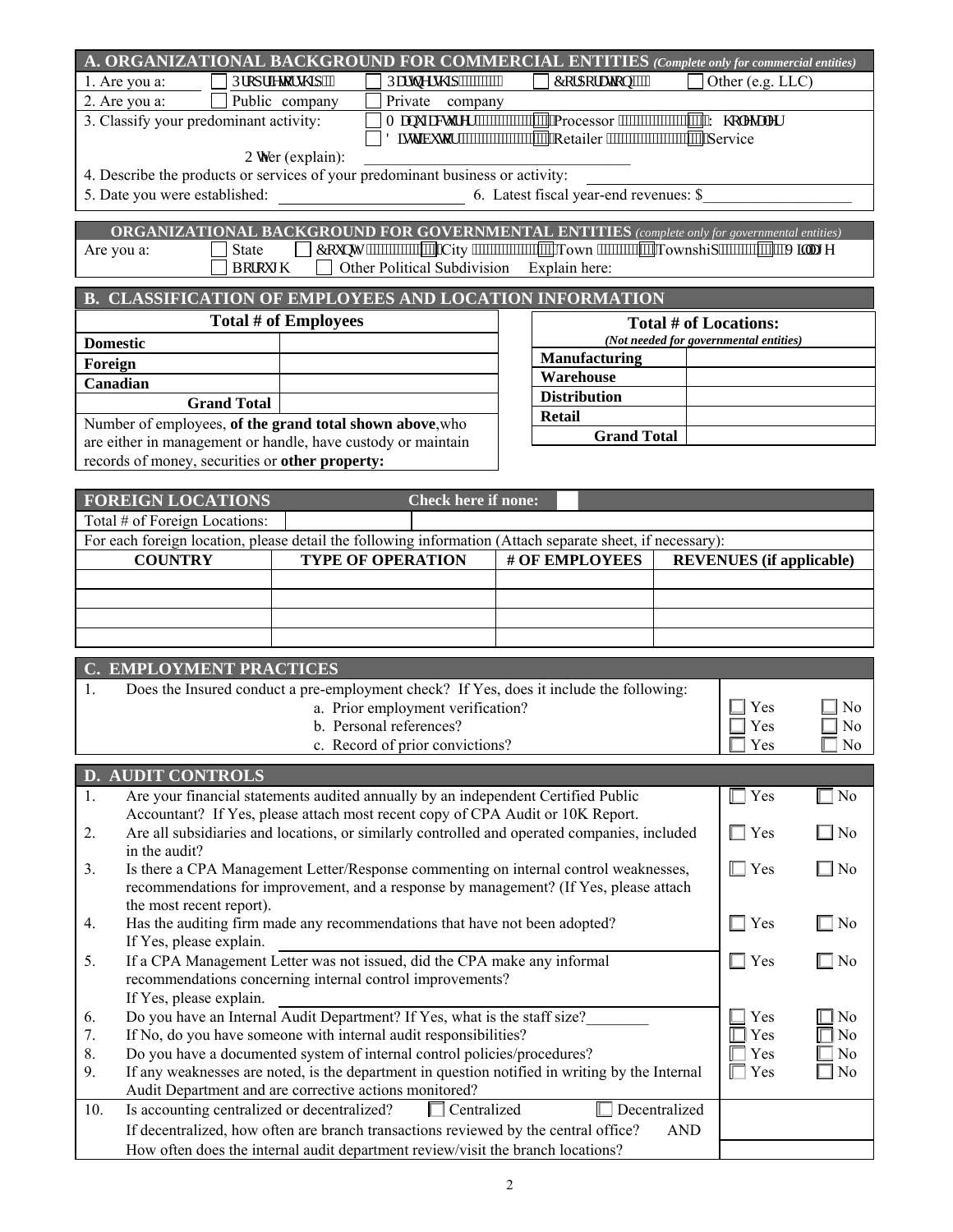|          | E. DISBURSEMENT AND CHECK HANDLING CONTROLS                                                       |            |                |
|----------|---------------------------------------------------------------------------------------------------|------------|----------------|
| 1.       | Are at least two signatures required on checks? If Yes, over what dollar                          | $\Box$ Yes | $\Box$ No      |
|          | amount? \$                                                                                        |            |                |
|          | If No, who signs checks?                                                                          |            |                |
| 2.       | If a facsimile plate is used:                                                                     |            |                |
|          | Is it kept in a safe?<br>a)                                                                       | $\Box$ Yes | $\Box$ No      |
|          | Who has access to it?<br>b)                                                                       |            |                |
|          | Is a record kept of its use?<br>$\mathbf{c}$                                                      | $\Box$ Yes | $\square$ No   |
| 3.       | Do employees who reconcile monthly bank statements also:                                          |            |                |
|          | a) Sign<br>checks?                                                                                | Yes        | $\Box$ No      |
|          | Handle bank deposits?<br>b)                                                                       | Yes        | N <sub>0</sub> |
|          | Have access to check signing machines or signature plates?<br>c)                                  | Yes        | N <sub>0</sub> |
| 4.       | Are check signers instructed to require that all checks be accompanied by:                        |            |                |
|          | Properly approved vouchers?<br>a)                                                                 | Yes        | $\exists$ No   |
|          | Invoices showing that a count has been made?<br>b)                                                | Yes        | No             |
| 5.       | Are internal control systems designed so that no employee can control a process from              | Yes        | N <sub>0</sub> |
|          | beginning to end (e.g. request a check, approve a voucher and sign the check)?                    |            |                |
| 6.       | How often is the blank check stock inventoried?                                                   |            |                |
|          | By whom?                                                                                          |            |                |
| 7.       | Are all incoming checks stamped "For Deposit Only" immediately upon receipt?                      | Yes        | No             |
| 8.       | Are disbursement functions separated from those who have cash receipt or cash refund              | Yes        | N <sub>0</sub> |
|          | duties?                                                                                           |            |                |
|          | F. PURCHASING, INVENTORY AND VENDOR CONTROLS                                                      |            |                |
| 1.       | Is your purchasing department separated from receiving responsibilities and supervised by a       | ∣Yes       | No             |
|          | person who is not authorized to pay bills?                                                        |            |                |
| 2.       | Are the duties of purchasing, receiving, storekeeping and shipping separate so that no one        | $\Box$ Yes | N <sub>o</sub> |
|          | individual can control these functions from beginning to end?                                     |            |                |
| 3.       | Are perpetual inventories maintained in addition to a physical check of stock and equipment?      | $\Box$ Yes | $\Box$ No      |
|          | If Yes, by whom?<br>How often?                                                                    |            |                |
| 4.       | Do you have a security alarm system and video camera to protect your inventory in each of         | $\Box$ Yes | $\Box$ No      |
|          | your plants or warehouses?                                                                        |            |                |
| 5.       | Is the responsibility for checking in merchandise received subject to ultimate control of more    | $\Box$ Yes | $\Box$ No      |
|          | than one individual?                                                                              |            |                |
| 6.       | Is an authorized vendor list utilized to assist in detecting payments to fictitious suppliers?    | Yes        | No             |
| 7.       | Is the responsibility for authorizing vendors, approving invoices and processing payments         | Yes        | N <sub>o</sub> |
|          | segregated amongst different individuals?                                                         |            |                |
|          | If No, and one person has complete responsibility, does this person also have authority to        | Yes        | N <sub>0</sub> |
|          | sign checks and reconcile bank accounts?                                                          |            |                |
| 8.       | Do you have automated systems that will prevent unauthorized vendors and duplicate                | Yes        | No             |
|          | invoices from being entered into the system?                                                      |            |                |
| 9.       | Do you operate your own warehouse or warehouse for others?                                        | Yes        | No             |
|          | <b>G. COMPUTER CONTROLS</b>                                                                       |            |                |
| 1.       | Are there any areas/departments which are <b>not</b> computerized? (e.g. inventory, accounts      | Yes        | N <sub>0</sub> |
|          | receivable/payable, etc.).                                                                        |            |                |
|          | If Yes, what are they?                                                                            |            |                |
| 2.       | Is output reconciled by persons who do not prepare or process the input?                          | Yes        | N <sub>0</sub> |
| 3.       | Is your system programmed to detect and call to your attention all unusual account activity?      | Yes        | No             |
|          |                                                                                                   |            |                |
| H.       | WIRE TRANSFER CONTROLS - Indicate here if not applicable (i.e. wire transfers not done)           |            |                |
| 1.<br>2. | Is there a written policy regarding wire transfers?                                               | Yes<br>Yes | No<br>No       |
|          | Is one employee responsible for wire transfers? If Yes, what position does this employee<br>hold? |            |                |
|          |                                                                                                   |            |                |
|          | If no, who initiates wire transfer requests?                                                      |            |                |
| 3.       | What is your average daily number of fund transfers?                                              |            |                |
| 4.       | What is the largest single amount that can be transferred?                                        |            |                |
| 5.       | If a telephone call can activate a transfer of funds, does your financial institution call an     | $\Box$ Yes | $\square$ No   |
|          | employee other than the one who requested the transfer before acting on the transfer request?     |            |                |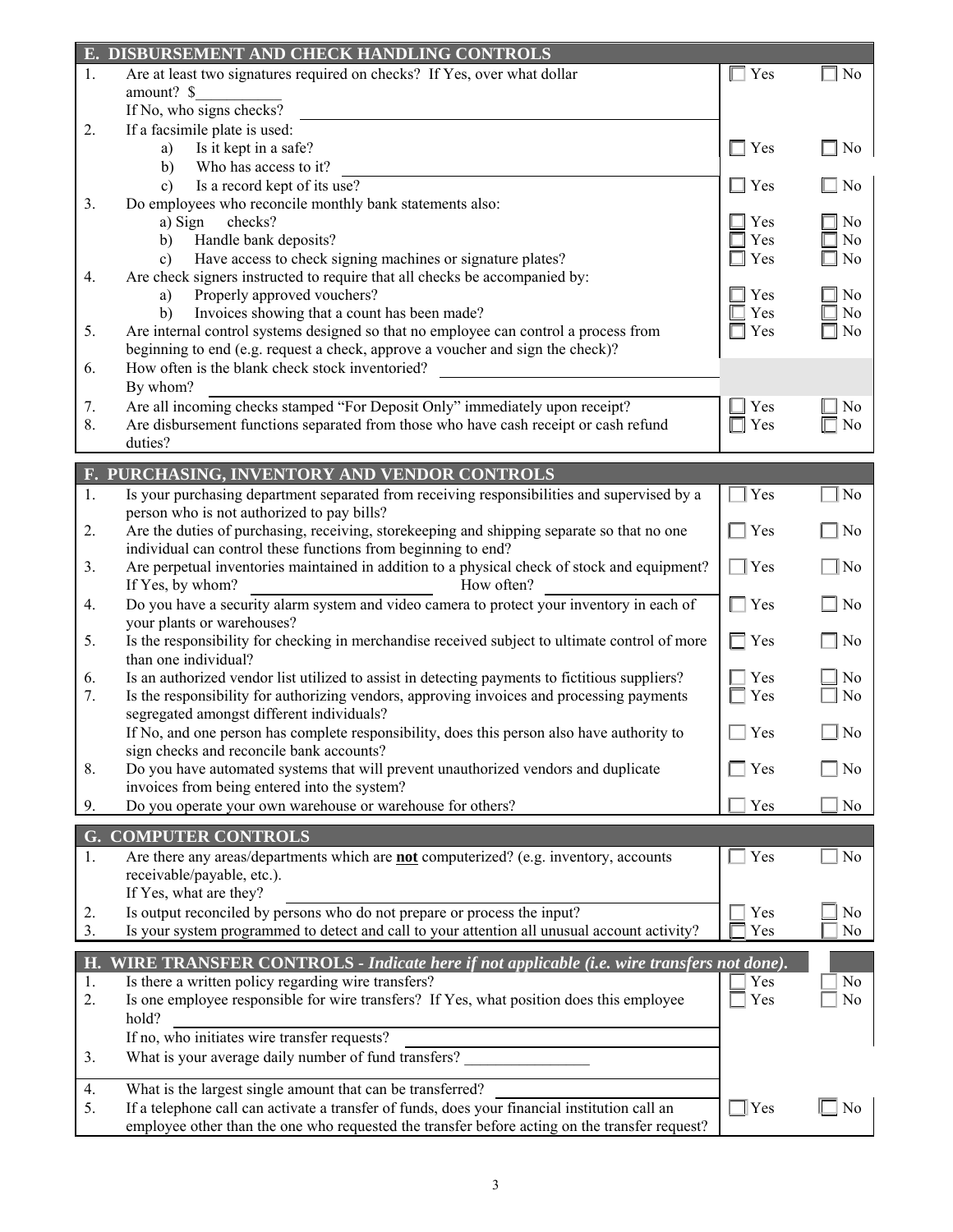| 6.  | Does the receiving financial institution immediately verify the completion of transfer of<br>funds?               | Yes | N <sub>0</sub>  |  |
|-----|-------------------------------------------------------------------------------------------------------------------|-----|-----------------|--|
| 7.  | If Yes to question #6, does such verification go to an employee other than the one who<br>initiated the transfer? | Yes | N <sub>0</sub>  |  |
| 8.  | Do you receive hard copy confirmations of all wire transfers?                                                     | Yes | $\rm N_{0}$     |  |
| 9.  | Are they sent directly to a department not authorized to initiate transfers?                                      | Yes | N <sub>0</sub>  |  |
| 10. | Is reconciliation performed on the same day as the confirmation is received?                                      | Yes | $\mathbb{I}$ No |  |
|     | Are the same internal controls listed above in sections D-H imposed on foreign<br>locations?                      | Yes | $\overline{N}$  |  |
|     |                                                                                                                   |     |                 |  |
|     | I. ADDITIONAL INTERNAL CONTROL QUESTIONS FOR GOVERNMENTAL ENTITIES                                                |     |                 |  |

| Is there a written investment policy?                                                | Yes           | No           |
|--------------------------------------------------------------------------------------|---------------|--------------|
| Is there an investment department which is separate from the Treasurer's Department? | $\Box$ Yes    | $\Box$ No    |
| Is there a periodic review by an investment committee or board?                      | $\exists$ Yes | $\exists$ No |
| Who makes investment decisions?                                                      |               |              |

| <b>J. MONEY, SECURITIES AND PAYROLL EXPOSURES</b> (Complete only if Insuring Agreement 3 or 4 is requested) |                             |                            |                       |  |
|-------------------------------------------------------------------------------------------------------------|-----------------------------|----------------------------|-----------------------|--|
|                                                                                                             | <b>Money and Securities</b> | <b>Checks (Non Retail)</b> | <b>Other Property</b> |  |
| Maximum Exposures in \$'s:                                                                                  |                             |                            |                       |  |

| K. LOSS EXPERIENCE                                                                                                  |                                      |                       |  |  |
|---------------------------------------------------------------------------------------------------------------------|--------------------------------------|-----------------------|--|--|
| List all fidelity and crime losses discovered or sustained in the last three years. Check here if none:             |                                      |                       |  |  |
|                                                                                                                     | <b>TYPE OF LOSS</b>                  |                       |  |  |
| <b>DATE OF LOSS</b>                                                                                                 | (Employee Dishonesty, Forgery, etc.) | <b>AMOUNT OF LOSS</b> |  |  |
|                                                                                                                     |                                      |                       |  |  |
|                                                                                                                     |                                      |                       |  |  |
|                                                                                                                     |                                      |                       |  |  |
| Please attach details of all losses including description, corrective action taken and amount covered by insurance. |                                      |                       |  |  |

## **Insurance Fraud Warning**

Any person who knowingly and with intent to defraud any insurance company or other person, files an application for insurance, or a statement of claim containing any false information, or conceals for the purpose of misleading information concerning any fact material thereto, commits a fraudulent insurance act, which is a crime in certain jurisdictions.

## *Important State Specific Information*

ARKANSAS APPLICANTS: ANY PERSON WHO KNOWINGLY PRESENTS A FALSE OR FRAUDULENT 'ENCIO'HOT PAYMENT OF A LOSS OR BENEFIT OR KNOWINGLY PRESENTS FALSE INFORMATION IN AN APPLICATION FOR INSURANCE **IS GUILTY OF A CRIME AND MAY BE SUBJECT TO FINES AND CONFINEMENT IN PRISON.** 

**COLORADO APPLICANTS:** IT IS UNLAWFUL TO KNOWINGLY PROVIDE FALSE, INCOMPLETE, OR MISLEADING FACTS OR INFORMATION TO AN INSURANCE COMPANY FOR THE PURPOSE OF DEFRAUDING OR ATTEMPTING TO DEFRAUD THE COMPANY. PENALTIES MAY INCLUDE IMPRISONMENT, FINES, DENIAL OF INSU RANCE, AND CIVIL DAMAGES. ANY INSURANCE COMPANY OR AGENT OF AN INSURANCE COMPANY WHO KNOWINGLY PROVIDES FALSE, INCOMPLETE, OR MISLEADING FACTS OR INFORMATION TO A POLICY HOLDER OR CLAIMANT F OR THE PURPOSE OF DEFRAUDING OR ATTEMPTING TO DEFRAUD THE POLICY HOL DER OR CLAIMANT WITH REGARD TO A SETTLEMENT OR AWARD PAYABLE FROM INSURANCE PROCEEDS SHALL BE REPORTED TO THE EONOTCF O'F KXKJKOP "OH INSURANCE WITHIN THE DEPARTMENT OF REGULATORY AGENCIES.

**DISTRICT OF COLUMBIA APPLICANTS:** IT IS A CRIME TO PROVIDE FALSE OR MISLEADING INFORMATION TO AN INSURER FOR THE PURPOSE OF DEFRAUDING THE INSURER OR ANY OTHER PERSON. PENALTIES INCLUDE IMPRISONMENT AND/OR FINES. IN ADDITION, AN INSURER MAY DENY INSURANCE BENEFITS IF FALSE INFORMATION MATERIALLY RELATED TO A CLAIM WAS PROVIDED BY THE APPLICANT."

**FLORIDA APPLICANTS:** ANY PERSON WHO KNOWINGLY AND WITH INTENT TO INJURE, DEFRAUD OR DECEIVE ANY INSURER FILES A STATEMENT OF CLAIM OR AN APPLICATION CONTAINING ANY FALSE, INCOMPLETE, OR MISLEADING INFORMATION IS GUILTY OF A FELONY OF THE THIRD DEGREE.

**HAWAII APPLICANTS:** FOR YOUR PROTECTION, HAWAII LAW REQUIRES YOU TO BE INFORMED THAT PRESENTING A FRAUDULENT CLAIM FOR PAYMENT OF A LOSS OR BENEFIT IS A CRIME PUNISHABLE BY FINES OR IMPRISONMENT, OR BOTH**.**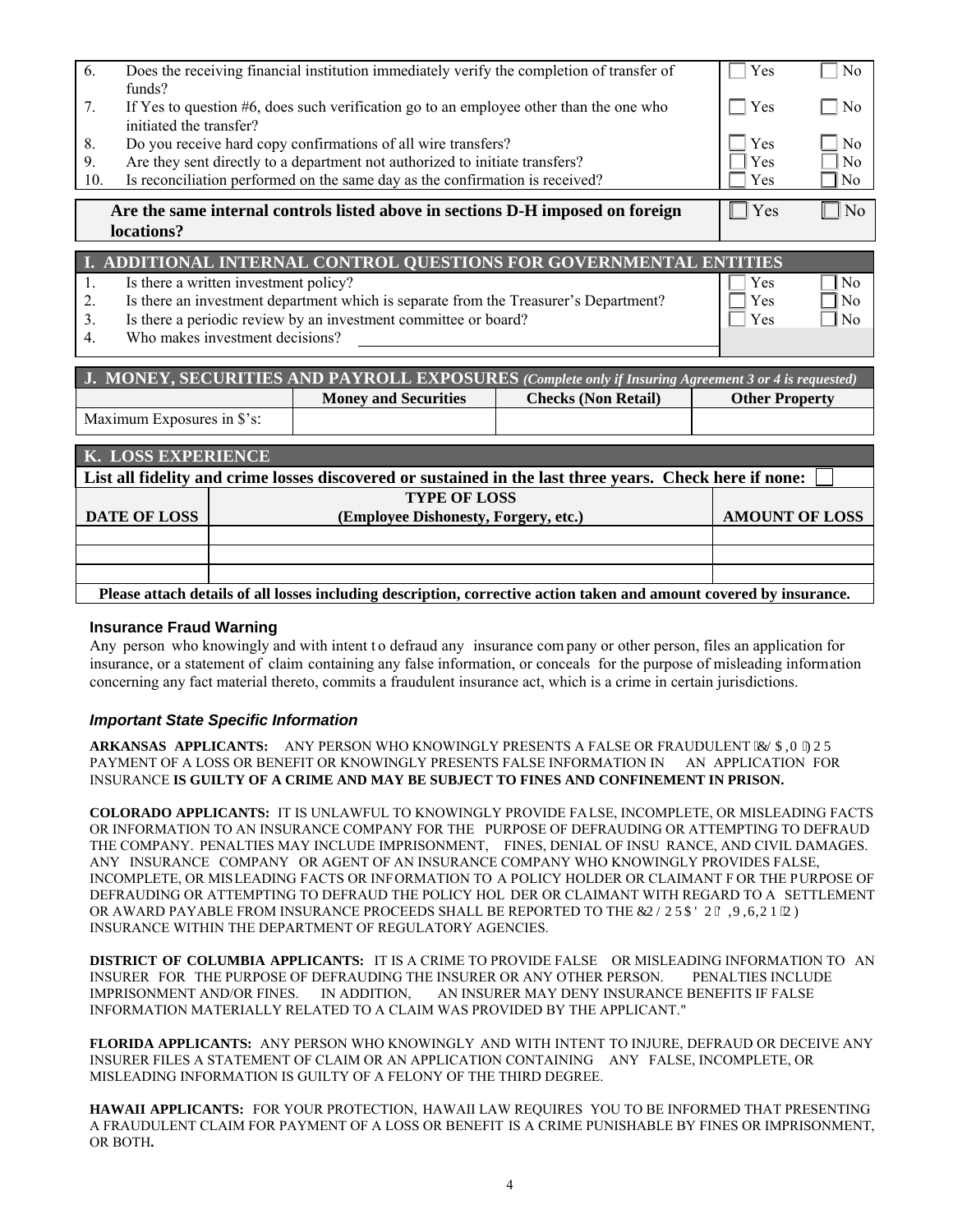**KENTUCKY APPLICANTS:** ANY PERSON WHO KNOWINGLY AND WITH INTENT TO DEFRAUD ANY INSURANCE COMPANY OR OTHER PERSON FILES AN APPLICATION FOR INSURANCE CONTAINING ANY MATERIALLY FALSE INFORMATION OR CONCEALS FOR THE PURPOSE OF MISLEADING, INFORMATION CONCERNING ANY FACT MATERIAL THERETO COMMITS A FRAUDULENT INSURANCE ACT, WHICH IS A CRIME.

**LOUISIANA APPLICANTS:** ANY PERSON WHO KNOWINGLY PRESENTS A FALSE OR FRAUDULENT CLAIM FOR PAYMENT OF A LOSS OR BENEFIT OR KNOWINGLY PRESENTS FALSE INFORMATION IN AN APPLICATION FOR INSURANCE IS GUILTY OF A CRIME AND MAY BE SUBJECT TO FINES AND CONFINEMENT IN PRISON.

**MAINE APPLICANTS:** IT IS A CRIME TO KNOWINGLY PROVIDE FALSE, INCOMPLETE OR MISLEADING INFORMATION TO AN INSURANCE COMPANY FOR THE PURPOSE OF DEFRAUDING THE COMPANY. PENALTIES MAY INCLUDE IMPRISONMENT, FINES OR A DENIAL OF INSURANCE BENEFITS.

**MARYLAND APPLICANTS:** ANY PERSON WHO KNOWINGLY AND WILLFULLY PRESENTS A FALSE OR FRAUDULENT CLAIM FOR PAYMENT OF A LOSS OR BENEFIT OR WHO KNOWINGLY AND WILLFULLY PRESENTS FALSE INFORMATION IN AN APPLICATION FOR INSURANCE IS GUILTY OF A CRIME AND MAY BE SUBJECT TO FINES AND CONFINEMENT IN PRISON.

**NEW JERSEY APPLICANTS:** ANY PERSON WHO INCLUDES ANY FALSE OR MISLEADING INFORMATION ON AN APPLICATION FOR AN INSURANCE POLICY IS SUBJECT TO CRIMINAL AND CIVIL PENALTIES.

**NEW MEXICO APPLICANTS:** ANY PERSON WHO KNOWINGLY PRESENTS A FALSE OR FRAUDULENT CLAIM FOR PAYMENT OF A LOSS OR BENEFIT OR KNOWINGLY PRESENTS FALSE INFORMATION IN AN APPLICATION FOR INSURANCE IS GUILTY OF A CRIME AND MAY BE SUBJECT TO CIVIL FINES AND CRIMINAL PENALTIES.

**OHIO APPLICANTS:** ANY PERSON WHO, WITH INTENT TO DEFRAUD OR KNOWING THAT HE IS FACILITATING A FRAUD AGAINST AN INSURER, SUBMITS AN APPLICATION OR FILES A CLAIM CONTAINING A FALSE OR DECEPTIVE STATEMENT IS GUILTY OF INSURANCE FRAUD.

**OKLAHOMA APPLICANTS:** WARNING: ANY PERSON WHO KNOWINGLY, AND WITH INTENT TO INJURE, DEFRAUD OR DECEIVE ANY INSURER, MAKES ANY CLAIM FOR THE PROCEEDS OF AN INSURANCE POLICY CONTAINING ANY FALSE, INCOMPLETE OR MISLEADING INFORMATION IS GUILTY OF A FELONY.

**OREGON APPLICANTS:** ANY PERSON WHO KNOWINGLY AND WITH INTENT TO DEFRAUD OR SOLICIT ANOTHER TO DEFRAUD AN INSURER: (1) BY SUBMITTING AN APPLICATION OR; (2) FILING A CLAIM CONTAINING A FALSE STATEMENT AS TO ANY MATERIAL FACT MAY BE VIOLATING STATE LAW.

**PENNSYLVANIA APPLICANTS:** ANY PERSON WHO KNOWINGLY AND WITH INTENT TO DEFRAUD ANY INSURANCE COMPANY OR OTHER PERSON FILES AN APPLICATION FOR INSURANCE OR STATEMENT OF CLAIM CONTAINING ANY MATERIALLY FALSE INFORMATION OR CONCEALS FOR THE PURPOSE OF MISLEADING, INFORMATION CONCERNING ANY FACT MATERIAL THERETO COMMITS A FRAUDULENT INSURANCE ACT, WHICH IS A CRIME AND SUBJECTS SUCH PERSON TO CRIMINAL AND CIVIL PENALTIES.

**PUERTO RICO APPLICANTS:** ANY PERSON WHO KNOWINGLY AND WITH INTENT TO DEFRAUD AN INSURANCE COMPANY PRESENTS FALSE INFORMATION IN AN INSURANCE APPLICATION, OR PRESENTS, HELPS, OR CAUSES THE PRESENTATION OF A FRAUDULENT CLAIM FOR THE PAYMENT OF A LOSS OR ANY OTHER BENEFIT, OR PRESENTS MORE THAN ONE CLAIM FOR THE SAME DAMAGE OR LOSS, SHALL INCUR A FELONY AND, UPON CONVICTION, SHALL BE SANCTIONED FOR EACH VIOLATION WITH THE PENALTY OF A FINE OF NOT LESS THAN FIVE THOUSAND (5,000) DOLLARS AND NOT MORE THAN TEN THOUSAND (10,000) DOLLARS, OR A FIXED TERM OF IMPRISONMENT FOR THREE (3) YEARS, OR BOTH PENALTIES. IF AGGRAVATED CIRCUMSTANCES PREVAIL, THE FIXED ESTABLISHED IMPRISONMENT MAY BE INCREASED TO A MAXIMUM OF FIVE (5) YEARS; IF EXTENUATING CIRCUMSTANCES PREVAIL, IT MAY BE REDUCED TO A MINIMUM OF TWO (2) YEARS.

**RHODE ISLAND APPLICANTS:** "ANY PERSON WHO KNOWINGLY PRESENTS A FALSE OR FRAUDULENT CLAIM FOR PAYMENT OF A LOSS OR BENEFIT OR KNOWINGLY PRESENTS FALSE INFORMATION IN AN APPLICATION FOR INSURANCE IS GUILTY OF A CRIME AND MAY BE SUBJECT TO FINES AND CONFINEMENT IN PRISON."

**TENNESSEE:** IT IS A CRIME TO KNOWINGLY PROVIDE FALSE, INCOMPLETE OR MISLEADING INFORMATION TO AN INSURANCE COMPANY FOR THE PURPOSE OF DEFRAUDING THE COMPANY. PENALTIES INCLUDE IMPRISONMENT, FINES AND DENIAL OF INSURANCE BENEFITS.

**VERMONT APPLICANTS:** ANY PERSON WHO KNOWINGLY AND WITH INTENT TO DEFRAUD ANY INSURANCE COMPANY OR OTHER PERSON, FILES AN APPLICATION FOR INSURANCE, OR A STATEMENT OF CLAIM CONTAINING ANY FALSE INFORMATION, OR CONCEALS FOR THE PURPOSE OF MISLEADING INFORMATION CONCERNING ANY FACT MATERIAL THERETO, COMMITS A FRAUDULENT INSURANCE ACT, WHICH MAY BE A CRIME IN CERTAIN JURISDICTIONS.